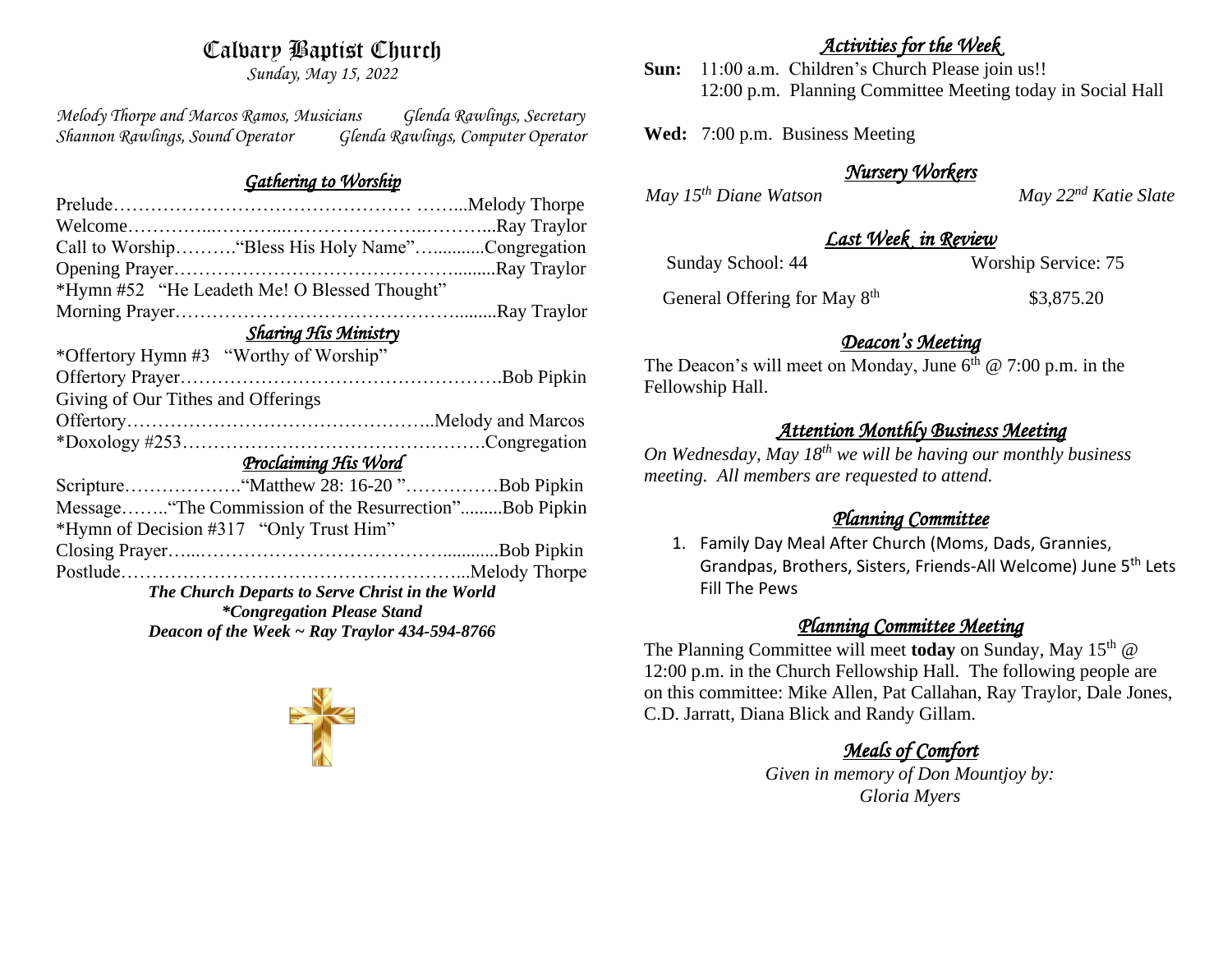#### *Other Donations*

*Given in memory of Don Mountjoy by: Dennis and Fleet Roberts Kenny and Sheila Roberts Larry Roberts Patty and Phil Benninghove Tommy and Claire Roberts Laura Roberts Courtney and Neale Nichols Emme, Sibley and Henry Roberts Nichols*

*Given in memory of Joan Taylor by: Earl & Barbara Taylor*

### *Shoebox Ministry*

*Given in memory of Don Mountjoy by: Peggy Bailey*

## *Graduation Recognition Service*

Please let the church office know if you or a member of your immediate family (**please limit these to church members**) is graduating from **high school** or **college**. Graduation recognition services will be held on June  $26<sup>th</sup>$ . The deadline for letting the church office know is **June 12th .**

# *M.B. Taylor Scholarship Fund*

If you need an application come by the church office and pick it up. Applications for the M.B. Taylor Scholarship Fund are due back in the church office by **June 12th .**



*Church Email: [calvarybc1@verizon.net](mailto:cbcemporiaoffice@gmail.com)*

*Church Website[:www.calvarybaptistemporia.org](http://www.calvarybaptistemporia.org/)*

*Bob Pipkin Email: [jrpipkin3@gmail.com](mailto:jrpipkin3@gmail.com) and Cell: 757-418-1243* 

*Dr. Bob Pipkin*